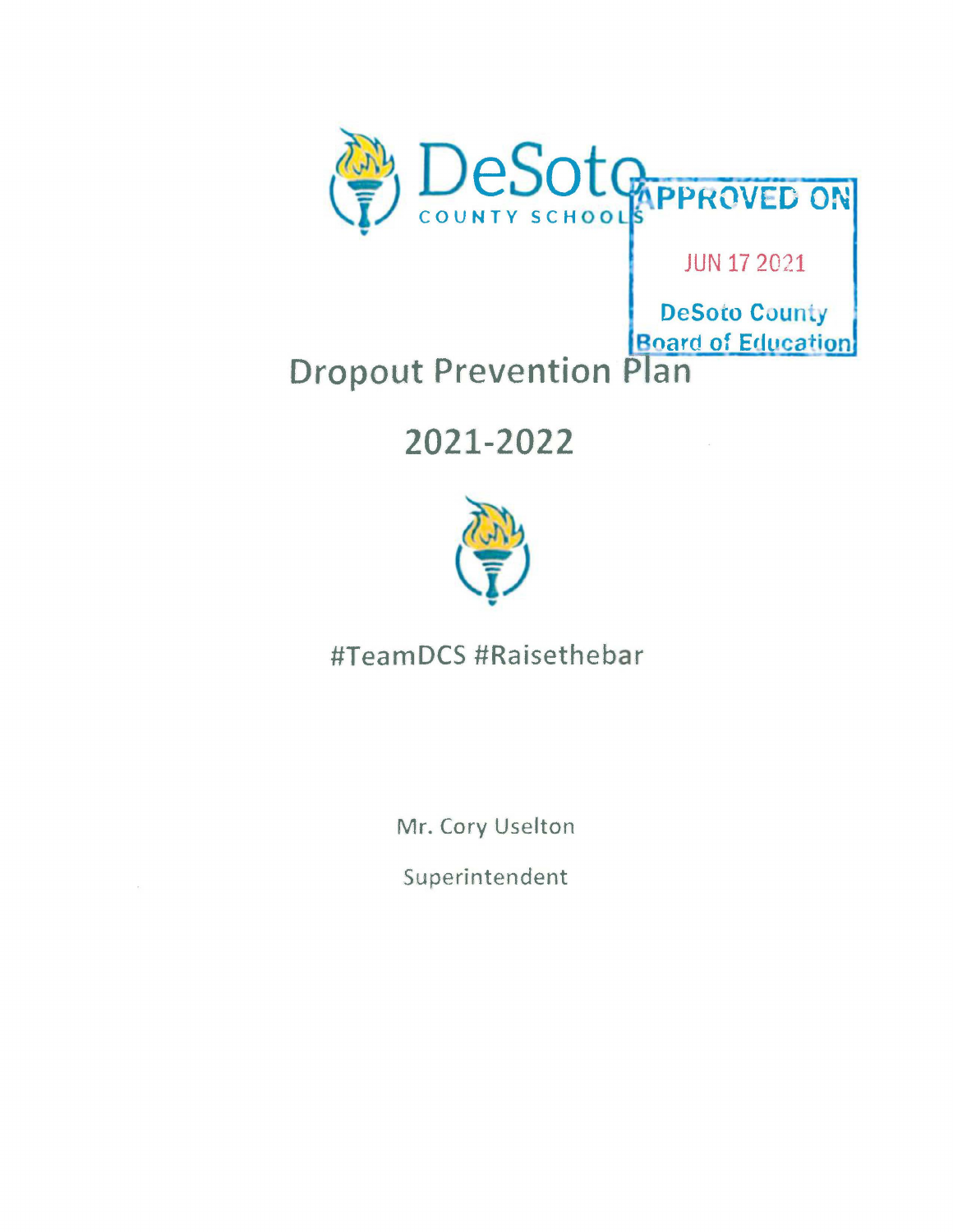| APHKUVICIJ UNI          |                      |
|-------------------------|----------------------|
| GUN 1 7 2021            |                      |
| -27 V<br>DESOTO OOUBITY | <b>Dropout Preve</b> |

 $0$ OAPD OF EDUCATIOU

#### **Praction/Restructuring Plan Assurances Page**

On behalf of DeSoto County Schools, I hereby submit the Dropout Prevention/Restructuring Plan to provide goals, activities, and services necessary to meet the overarching goals of the state dropout prevention plan:

- Reducing the retention rates in grades kindergarten, first and second.
- Targeting subgroups that need additional assistance to meet graduation requirements.
- Developing dropout recovery initiatives that focus on students age seventeen (17) through twenty-one (21), who dropped out of school (i.e., Mississippi Works).
- Addressing how students will transition to the home school district from the juvenile detention centers.

I hereby certify that our school district will evaluate our district dropout prevention plan on an annual basis to determine appropriate changes needed for future school years.

I hereby certify that our District School Board has reviewed and approved this plan for submission to the Mississippi Department of Education.

,, District Superintendent: Cory Uselton Signature: Date: <u>\_\_ *\_*\_\_\_\_\_</u> L Date Signature: School Board Chair: <u>Ann Jolley</u>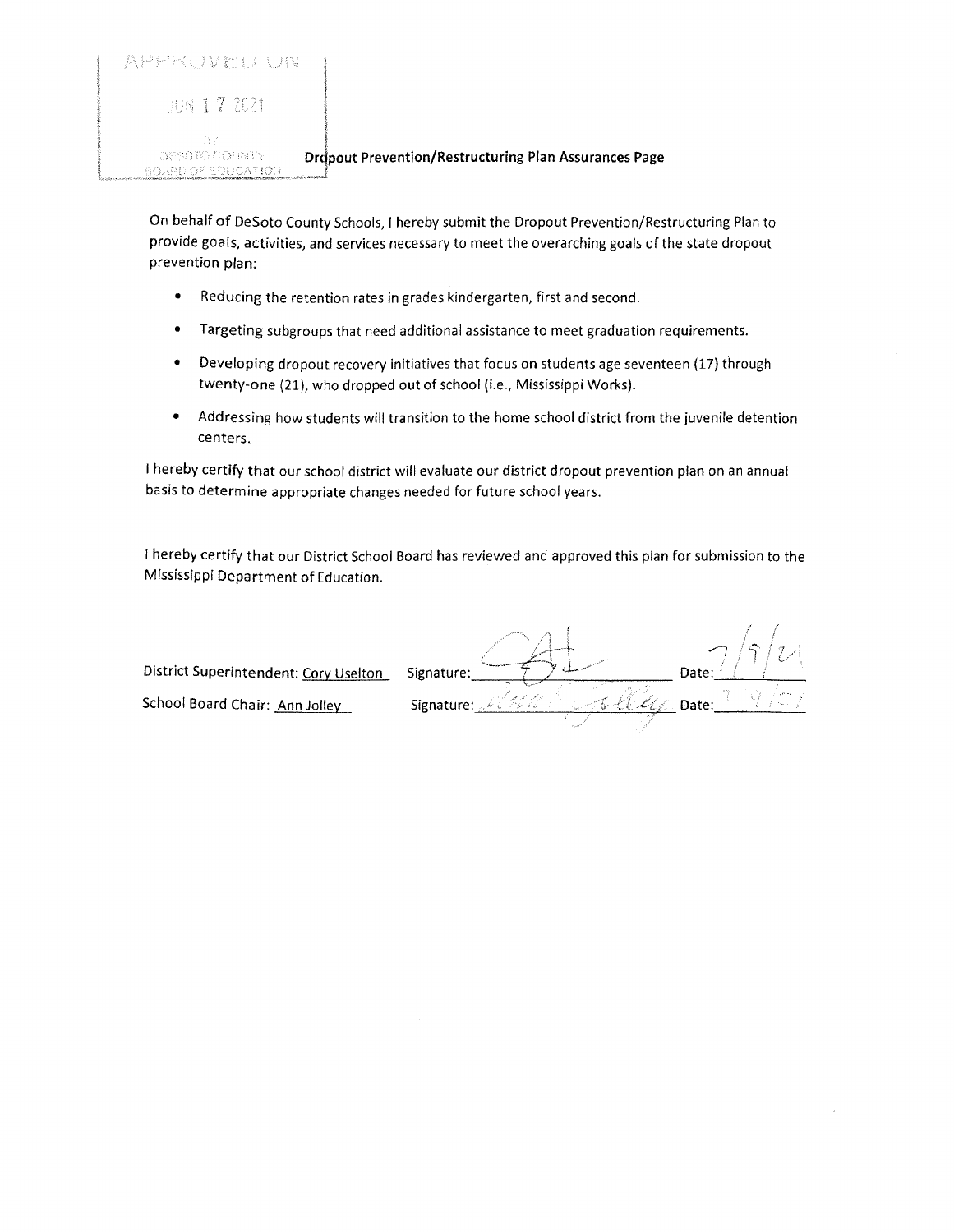#### **DESOTO COUNTY SCHOOLS DROPOUT PREVENTION PLAN 2021-2022**

#### **Goal 1: Increase the graduation rate and reduce the dropout rate for all of DeSoto County Schools in conjunction with dropout recovery initiatives.**

| <b>Focus Area</b>                          | <b>Specific</b>                                                | <b>Actions for</b><br><b>Achieving Goal</b>                                | <b>Measure</b>                                                                                                                                                                                     | Person(s)<br>responsible for<br>activities                                                              | <b>Timeline</b>            |
|--------------------------------------------|----------------------------------------------------------------|----------------------------------------------------------------------------|----------------------------------------------------------------------------------------------------------------------------------------------------------------------------------------------------|---------------------------------------------------------------------------------------------------------|----------------------------|
| <b>Course Performance</b>                  | Reduce retention rate in<br>grade 9 by 5% within<br>two years. | <b>Freshmen Orientation</b>                                                | handbooks, graduation<br>requirements                                                                                                                                                              | academic directors,<br>principals,<br>counselors                                                        | July yearly                |
|                                            |                                                                | monitor student<br>performance, progress,<br>and grades                    | progress reports/teacher<br>feedback forms and<br>midterm grades,<br>PowerSchool, teacher<br>feedback forms.<br>Schoology                                                                          | administrators,<br>teachers, coaches,<br>specialists,<br>academic directors                             | August 2021 - May<br>2022  |
|                                            |                                                                | compare student<br>performance, progress,<br>grade, track to<br>graduation | results of diagnostics,<br>assessments, and<br>remediation and/or<br>intervention monitoring,<br>credit checks,<br>PowerSchool, School<br><b>Status</b>                                            | administrators.<br>teachers, coaches,<br>specialists, counselors,<br>academic directors,<br><b>MTSS</b> | August 2021 - May<br>2022  |
|                                            |                                                                | Professional<br>Development                                                | <b>Essential Standards</b><br>documents, initial<br>student data,<br>foundational reading<br>skill strategies, 5<br>components of reading<br>documents, previous<br>retention and dropout<br>rates | specialists,<br>coaches, teachers,<br>administrators,<br>academic directors                             | ongoing                    |
| <b>Other-Graduation</b><br><b>Progress</b> | Create and maintain<br>individual success plans                | Professional<br>Development                                                | data integration, goal<br>setting, implementation,<br><b>Career Readiness</b><br>Standards, EWS                                                                                                    | Major Clarity Rep,<br>school counselors,<br>district data rep., Mental<br>Health Director, MTSS         | ongoing                    |
|                                            |                                                                | assessments, pacing<br>activities, and goals                               | Progress monitoring<br>through Major Clarity                                                                                                                                                       | counselors, teachers,<br>school officials                                                               | October 2021 - May<br>2023 |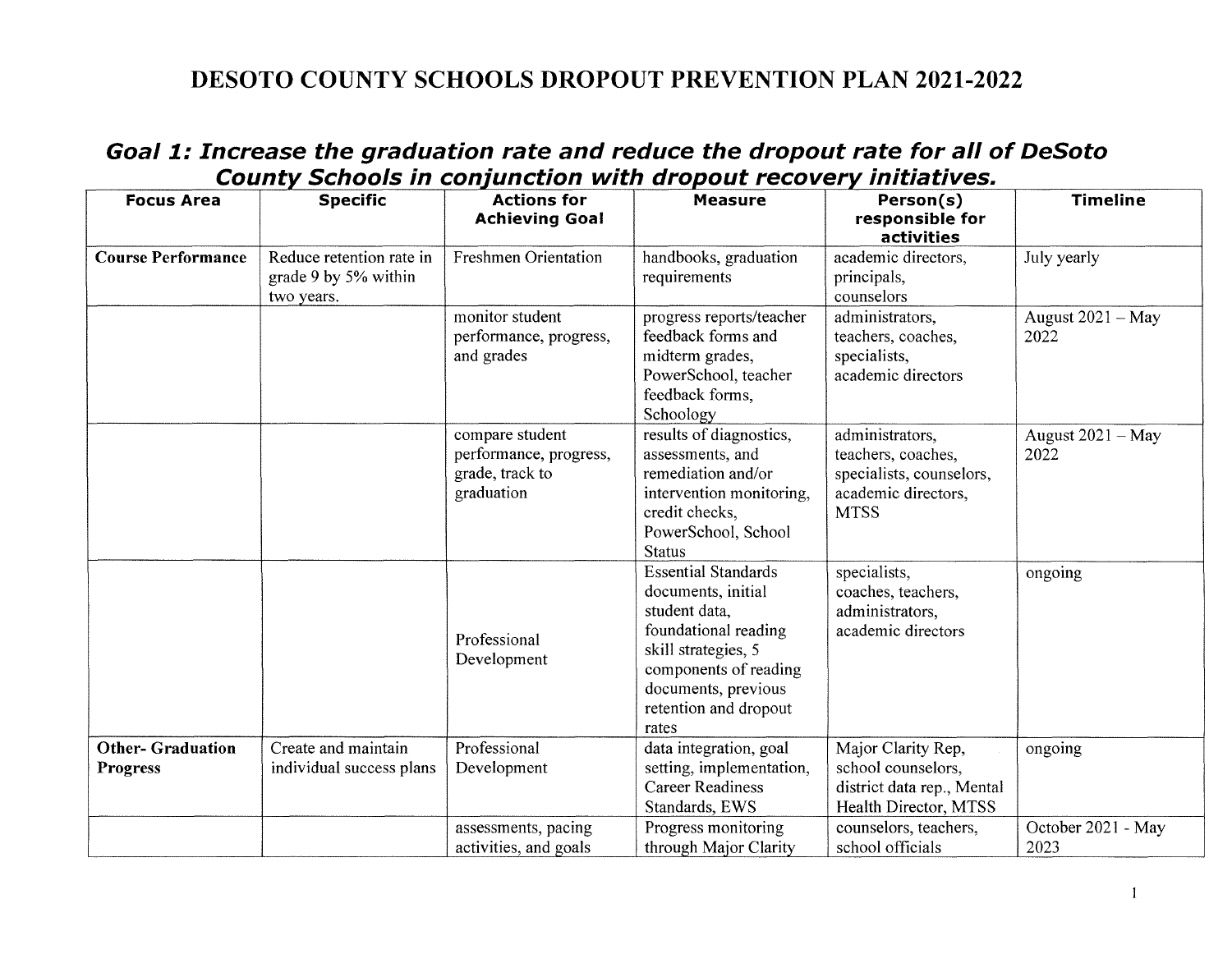|                                                         |                                                                                               | progress monitoring of<br>career exploration -<br>beyond high school                                                                                                                     | Major Clarity,<br>parent/student<br>conferences, standards           | counselors, school<br>officials                                                                                      | December $2021 - May$<br>2023 |
|---------------------------------------------------------|-----------------------------------------------------------------------------------------------|------------------------------------------------------------------------------------------------------------------------------------------------------------------------------------------|----------------------------------------------------------------------|----------------------------------------------------------------------------------------------------------------------|-------------------------------|
| <b>Other-Graduation</b><br>Progress/Dropout<br>Recovery | Track students who<br>leave the school/district                                               | data monitoring,<br>conferences-phone calls<br>to parents, follow-up<br>with students,<br>school/career options                                                                          | MIS reporting,<br>PowerSchool, Leaver<br>Controls, Major Clarity     | Cohort Clerk,<br>counselors, MSIS<br>Coordinators                                                                    | ongoing                       |
| <b>Attendance</b>                                       | Reduce absences by 5%                                                                         | PBIS - Tier 1                                                                                                                                                                            | Data, School Status,<br>PowerSchool                                  | MSIS Coordinators,<br>counselors,<br>administrators, PBI<br>Specialist, Executive<br>Director of Academic<br>Support | August $2021 - May$<br>2023   |
|                                                         |                                                                                               | parent notification 2x<br>daily-electronically &<br>automated phone<br>messages, ADA<br>coordination to address<br>attendance, Truancy<br>notifications to SAO<br>daily, Individual BIPS | PowerSchool, School<br>Status, Board Policy JBA                      | ADA Clerks, SAOs,<br>MSIS Coordinators,<br>administration.<br>counselors                                             | daily and ongoing             |
| <b>Behavior</b>                                         | Reduce Office referrals<br>by $5%$                                                            | PBIS - Tier 1                                                                                                                                                                            | data, School Status,<br>PowerSchool, referrals                       | MSIS Coordinators,<br>Counselors, PBI<br>Specialist, Executive<br>Director of Academic<br>Support, administrators    | August 2021 - May<br>2023     |
| <b>Other-Graduation</b><br>Progress/Dropout<br>Recovery | Career Tech<br>opportunities available<br>for all students                                    | resume building,<br>interview skills, contact<br>between post-secondary<br>colleges/potential<br>employers, progress<br>monitoring                                                       | interest inventories,<br>PowerSchool, graduation<br>requirements     | Career Tech staff, Career<br>Tech Coordinator,<br>administrators,<br>counselors                                      | ongoing                       |
|                                                         |                                                                                               | testing for certifications,<br>career preparedness                                                                                                                                       | progress monitoring,<br>graduation requirements,<br>job requirements | Career Tech staff, Career<br>Tech Coordinator,<br>administrators, teachers,<br>counselors                            | Ongoing                       |
| Attendance                                              | Decrease amount of<br>unexcused absences in<br>Career Tech setting and<br>home-school setting | check points each<br>semester, parent<br>notifications,<br>conference, individual<br>plans                                                                                               | PowerSchool, attendance<br>reporting                                 | Career Tech staff, Career<br>Tech Coordinator,<br>administrators, teachers                                           | Ongoing                       |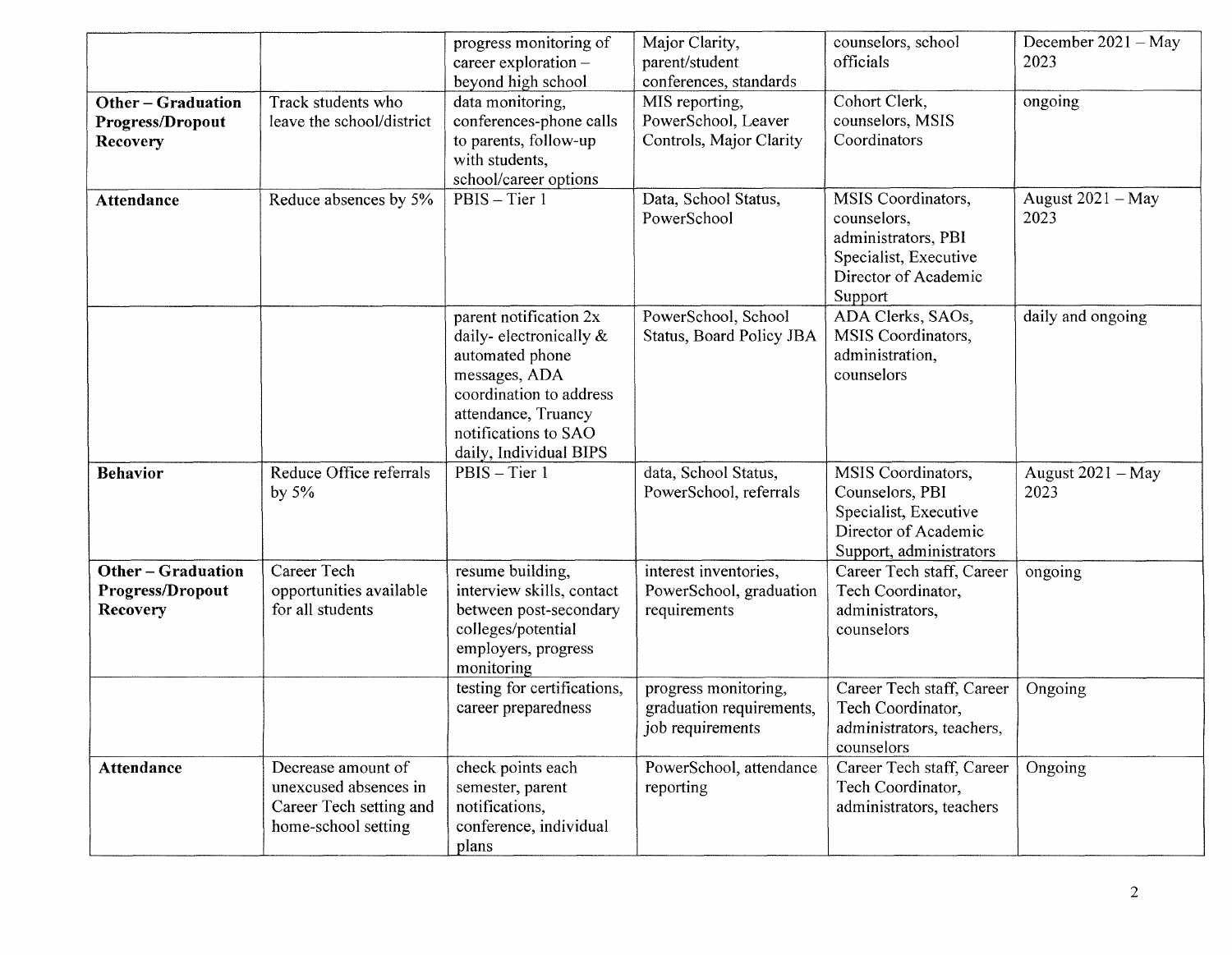| <b>Focus Area</b>     | Specific                                                                                      | <b>Actions for Achieving</b>                                                                                                                                       | <b>Measure</b>                                                                                                                                                                                  | Person(s) responsible                                                                                                | <b>Timeline</b>        |
|-----------------------|-----------------------------------------------------------------------------------------------|--------------------------------------------------------------------------------------------------------------------------------------------------------------------|-------------------------------------------------------------------------------------------------------------------------------------------------------------------------------------------------|----------------------------------------------------------------------------------------------------------------------|------------------------|
|                       |                                                                                               | Goal                                                                                                                                                               |                                                                                                                                                                                                 | for activities                                                                                                       |                        |
| Course<br>Performance | Reduce retention rates in<br>kindergarten, first, and<br>second grades by 5% in<br>two years. | Professional<br>Development                                                                                                                                        | <b>Essential Standards</b><br>documents, initial student<br>data, foundational<br>reading skill strategies, 5<br>components of reading<br>documents, previous<br>retention and dropout<br>rates | specialists, coaches,<br>teachers, administrators,<br>academic directors                                             | ongoing                |
|                       |                                                                                               | Compare student<br>performance, progress,<br>and grades                                                                                                            | results of screeners,<br>diagnostics, assessments,<br>and remediation and/or<br>intervention monitoring                                                                                         | administrators, teachers,<br>coaches, specialists,<br>academic directors                                             | August 2021 - May 2023 |
|                       |                                                                                               | Develop appropriate IEPs<br>based on student deficits                                                                                                              | IEP goals written based<br>on deficits indicated from<br>screeners, diagnostics,<br>assessments, progress<br>monitoring                                                                         | SPED Teachers, Gen Ed<br>Teachers                                                                                    | ongoing                |
|                       |                                                                                               | Compare end of the year<br>retention numbers                                                                                                                       | PowerSchool, MIS, EOY<br>grades for K, $1st$ , and $2nd$                                                                                                                                        | administrators, teachers,<br>coaches, specialists,<br>academic directors                                             | May 2022 and May 2023  |
| <b>Attendance</b>     | Reduce absences by 5%                                                                         | PBIS - Tier 1                                                                                                                                                      | Data, School Status,<br>PowerSchool                                                                                                                                                             | MSIS Coordinators,<br>counselors,<br>administrators, PBI<br>Specialist, Executive<br>Director of Academic<br>Support | August 2021 - May 2023 |
|                       |                                                                                               | Parent notification daily-<br>electronically &<br>automated phone<br>messages, ADA<br>coordination to address<br>attendance, Truancy<br>notifications to SAO daily | PowerSchool, School<br>Status, Board Policy JBA                                                                                                                                                 | ADA Clerks, SAOs,<br>MSIS Coordinators,<br>administration,<br>counselors                                             | daily and ongoing      |

### **Goal 2: Reduce retention rates in grades kindergarten, first, and second.**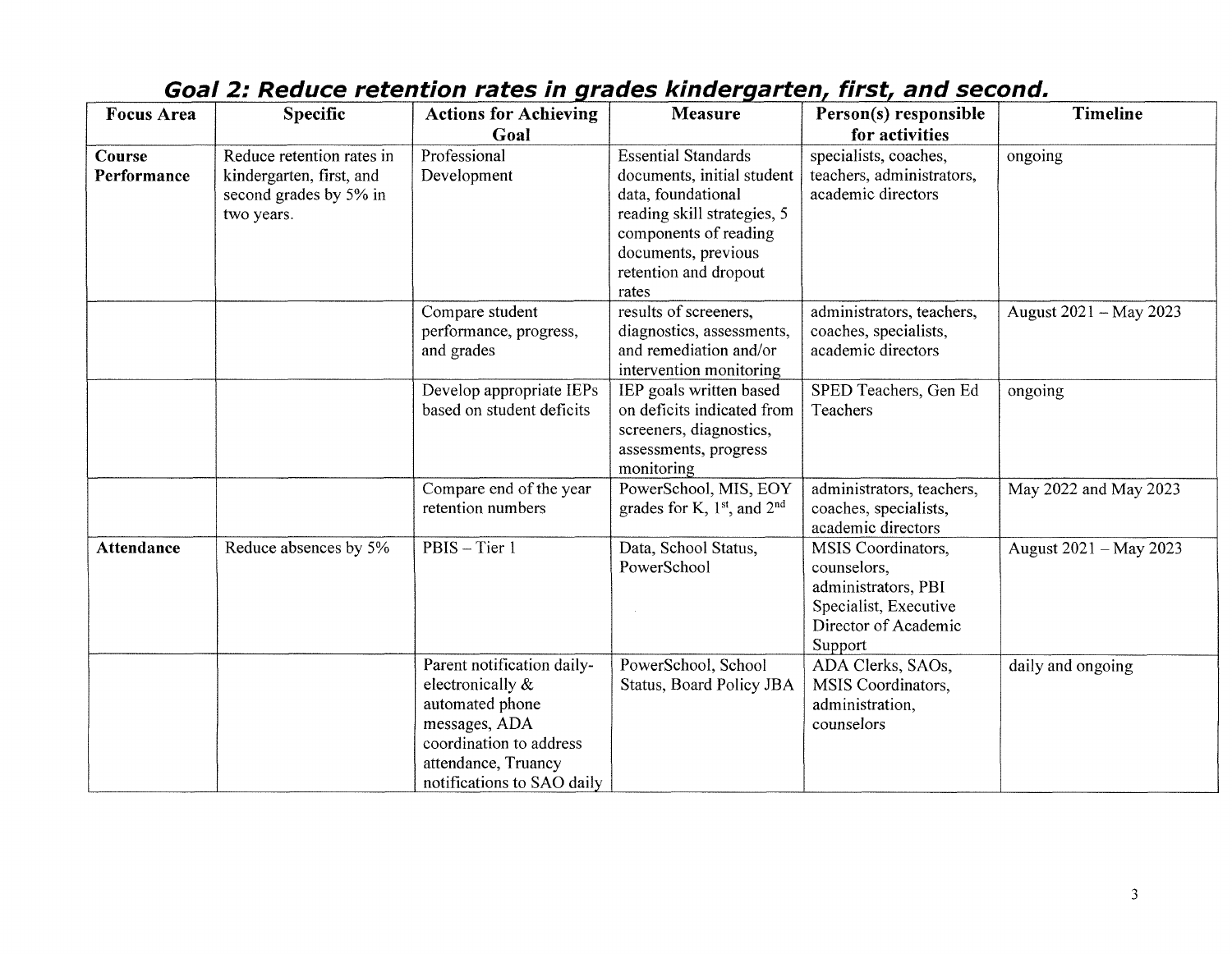| <b>Behavior</b> | Reduce Office referrals | PBIS – Tier 1 | data, School Status,   | MSIS Coordinators,            | August $2021 - May 2023$ |
|-----------------|-------------------------|---------------|------------------------|-------------------------------|--------------------------|
|                 | by $5\%$                |               | PowerSchool, referrals | counselors.                   |                          |
|                 |                         |               |                        | administrators, PBI           |                          |
|                 |                         |               |                        | $\beta$ Specialist, Executive |                          |
|                 |                         |               |                        | Director of Academic          |                          |
|                 |                         |               |                        | Support                       |                          |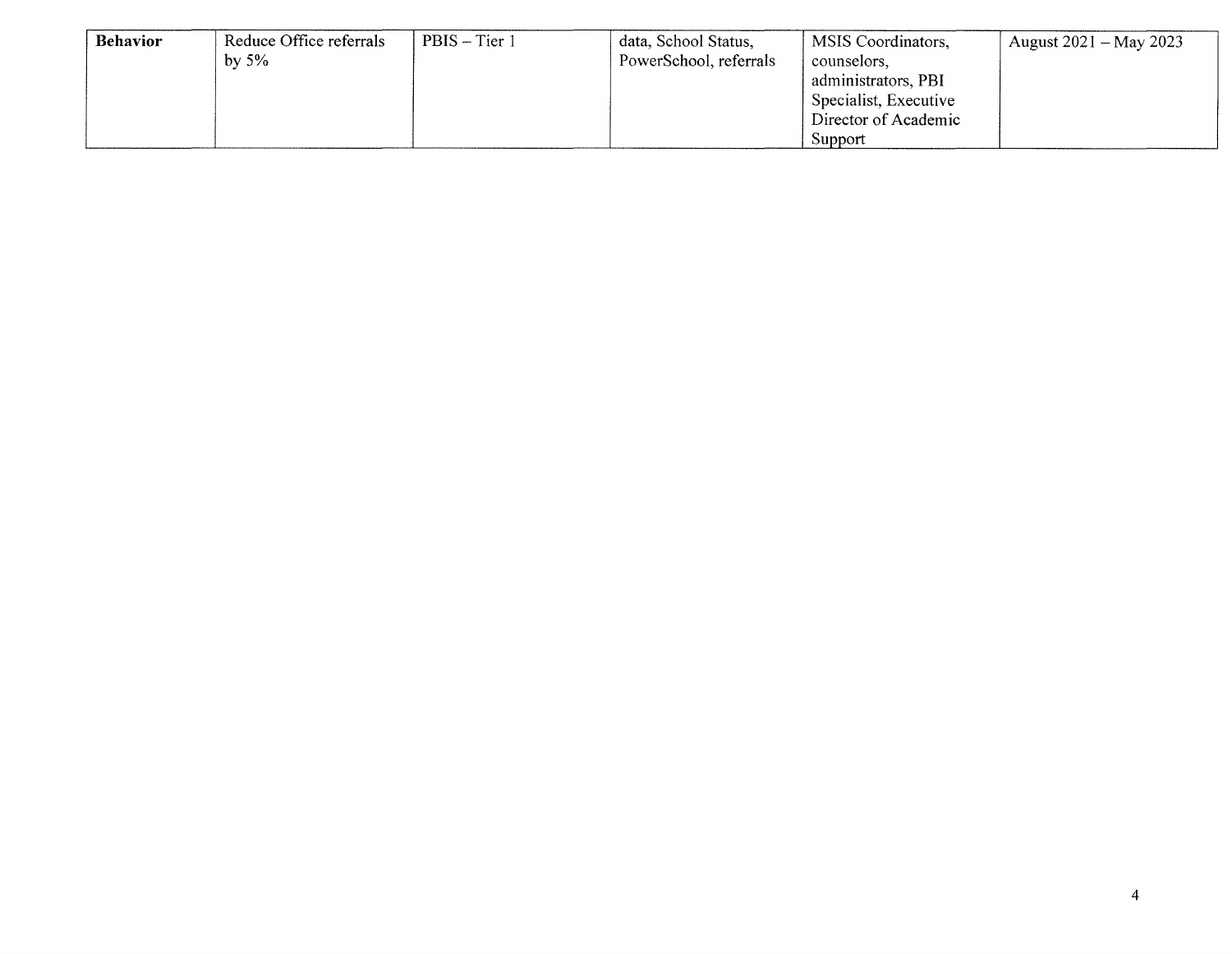| <b>Focus Area</b>                              | <b>Specific</b>                                                                                                                                      | <b>Actions for Achieving</b><br>Goal                                                                                                   | <b>Measure</b>                                                                                                            | Person(s)<br>responsible for<br>activities                                                                                                         | <b>Timeline</b>          |
|------------------------------------------------|------------------------------------------------------------------------------------------------------------------------------------------------------|----------------------------------------------------------------------------------------------------------------------------------------|---------------------------------------------------------------------------------------------------------------------------|----------------------------------------------------------------------------------------------------------------------------------------------------|--------------------------|
| Course<br>Performance                          | Reduce dropout rate for<br>EL students by 15% in<br>middle and high<br>schools                                                                       | Build a school community                                                                                                               | attitudinal surveys,<br>documentation                                                                                     | MS/HS specialist, EL<br>teachers, other school<br>staff, administrators,<br>students                                                               | September 2021           |
|                                                |                                                                                                                                                      | Create a Language Learners'<br>Mentoring Club                                                                                          | sign-in sheets,<br>attitudinal surveys,<br>documentation,<br>communication logs                                           | MS/HS specialists, EL<br>teachers, academic<br>teachers, administrators,<br>students, current and<br>exited EL students                            | August 2021              |
|                                                |                                                                                                                                                      | Professional Development                                                                                                               | provide procedures,<br>samples, and training to<br>EL teachers about<br>creating a club at their<br>school.               | MS/HS specialists, EL<br>teachers, EL director                                                                                                     | ongoing                  |
|                                                |                                                                                                                                                      | Compare student performance,<br>progress, grade, track to<br>graduation                                                                | results of diagnostics,<br>assessments, and<br>remediation and/or<br>intervention monitoring,<br>credit checks            | MS/HS specialists, EL<br>teachers, administrators,<br>EL director                                                                                  | May 2022 and May<br>2023 |
| <b>Attendance and</b><br>Course<br>Performance | Promote parent<br>engagement to partner<br>with school to increase<br>engagement and<br>attendance                                                   | School events, workshops,<br>Recorded videos with<br>translations                                                                      | communication logs,<br>School Status, sign in<br>sheets, data, attitudinal<br>surveys, PowerSchool                        | MS/HS specialists, EL<br>teachers, administrators,<br>EL director                                                                                  | ongoing                  |
| Course<br>Performance                          | Graduate 85% of all<br>students with<br>disabilities with a<br><b>Traditional or Alternate</b><br>Diploma (for SCD<br>students) within two<br>years. | Professional Development-<br>services, best practices,<br>postsecondary and professional<br>opportunities, professional<br>performance | Special Education<br>documents, Essential<br>Standard documents,<br>Alternate Diploma<br>Standards/Essential<br>Standards | <b>Central Services SPED</b><br>department, Special<br><b>Education Teachers,</b><br>director and assistant<br>director of SPED,<br>administrators | ongoing                  |
|                                                |                                                                                                                                                      | Develop appropriate IEPs based<br>on student deficits                                                                                  | IEP goals written based<br>on deficits indicated                                                                          | SPED Teachers, Gen Ed<br>Teachers                                                                                                                  | ongoing                  |

#### **Goal 3: Support subgroups that need additional assistance to meet graduation requirements.**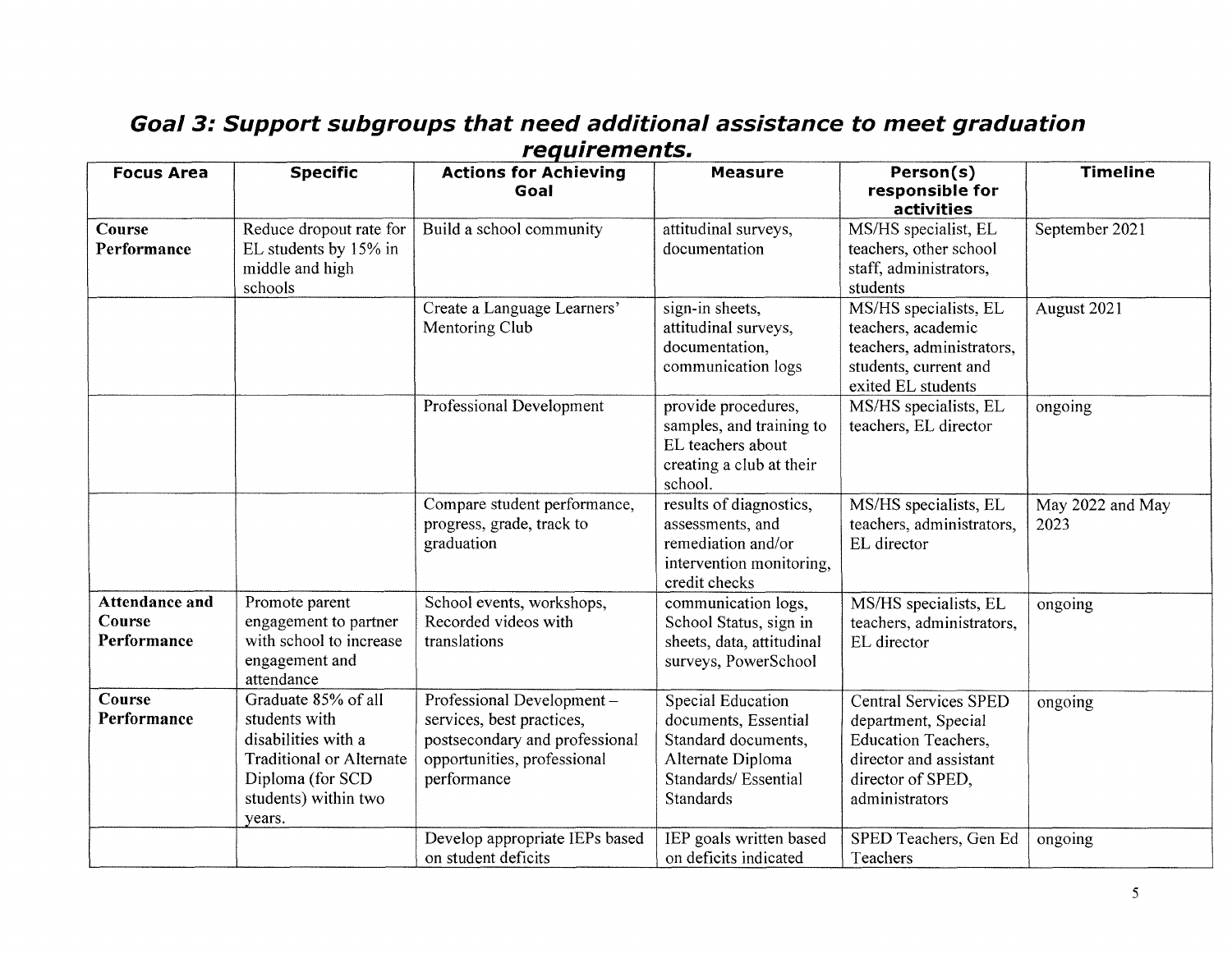|                                                                |                                                                                                              | Increase best practices for<br>instruction and lesson planning                                                                | from screeners,<br>diagnostics,<br>assessments, progress<br>monitoring<br>Technology, PLC,<br><b>Essential Standard</b><br>documents, initial<br>student data,<br>foundational reading<br>and math strategies, | <b>Central Services SPED</b><br>department, Special<br><b>Education Teachers,</b><br>director and assistant<br>director of SPED,<br>administrators, support                            | Ongoing                                                            |
|----------------------------------------------------------------|--------------------------------------------------------------------------------------------------------------|-------------------------------------------------------------------------------------------------------------------------------|----------------------------------------------------------------------------------------------------------------------------------------------------------------------------------------------------------------|----------------------------------------------------------------------------------------------------------------------------------------------------------------------------------------|--------------------------------------------------------------------|
|                                                                |                                                                                                              |                                                                                                                               | NWEA data, Teacher<br><b>Rubric Essentials</b>                                                                                                                                                                 | staff, SPED supervisors                                                                                                                                                                |                                                                    |
|                                                                | Increase foundational<br>and math skills                                                                     | Monitor student progress                                                                                                      | Individual IEPS, goal<br>sheets, NWEA reports                                                                                                                                                                  | <b>Central Services SPED</b><br>department, Special<br><b>Education Teachers,</b><br>director and assistant<br>director of SPED,<br>administrators, support<br>staff, SPED supervisors | Each nine weeks                                                    |
| <b>Behavior</b>                                                | Decrease office<br>referrals by 5%<br>increase student<br>engagement                                         | Training on<br>social/emotional/behavioural<br>strategies to decrease discipline                                              | Review 360 data,<br>PowerSchool,<br>behavioural<br>modification plans,<br>functional behavior<br>assessments, behavior<br>intervention plans, IEP<br>goal reports                                              | Central Services SPED,<br>positive behavior<br>specialists, therapeutic<br>invention specialist,<br>SPED teachers                                                                      | August 2021 -<br>September 2021<br>August 2022 -<br>September 2022 |
| Other $-$<br><b>Graduation</b><br>Progress/Dropout<br>Recovery | Career Tech<br>opportunities for<br>postsecondary and<br>career opportunities<br>and employability<br>skills | Resume building, interview<br>skills, contact between post-<br>secondary colleges/potential<br>employers, progress monitoring | Career interest<br>inventories, Individual<br>education plans,<br>conferences                                                                                                                                  | Career Tech staff,<br>Career Tech<br>Coordinator,<br>administrators,<br>counselors, SPED staff                                                                                         | Ongoing                                                            |